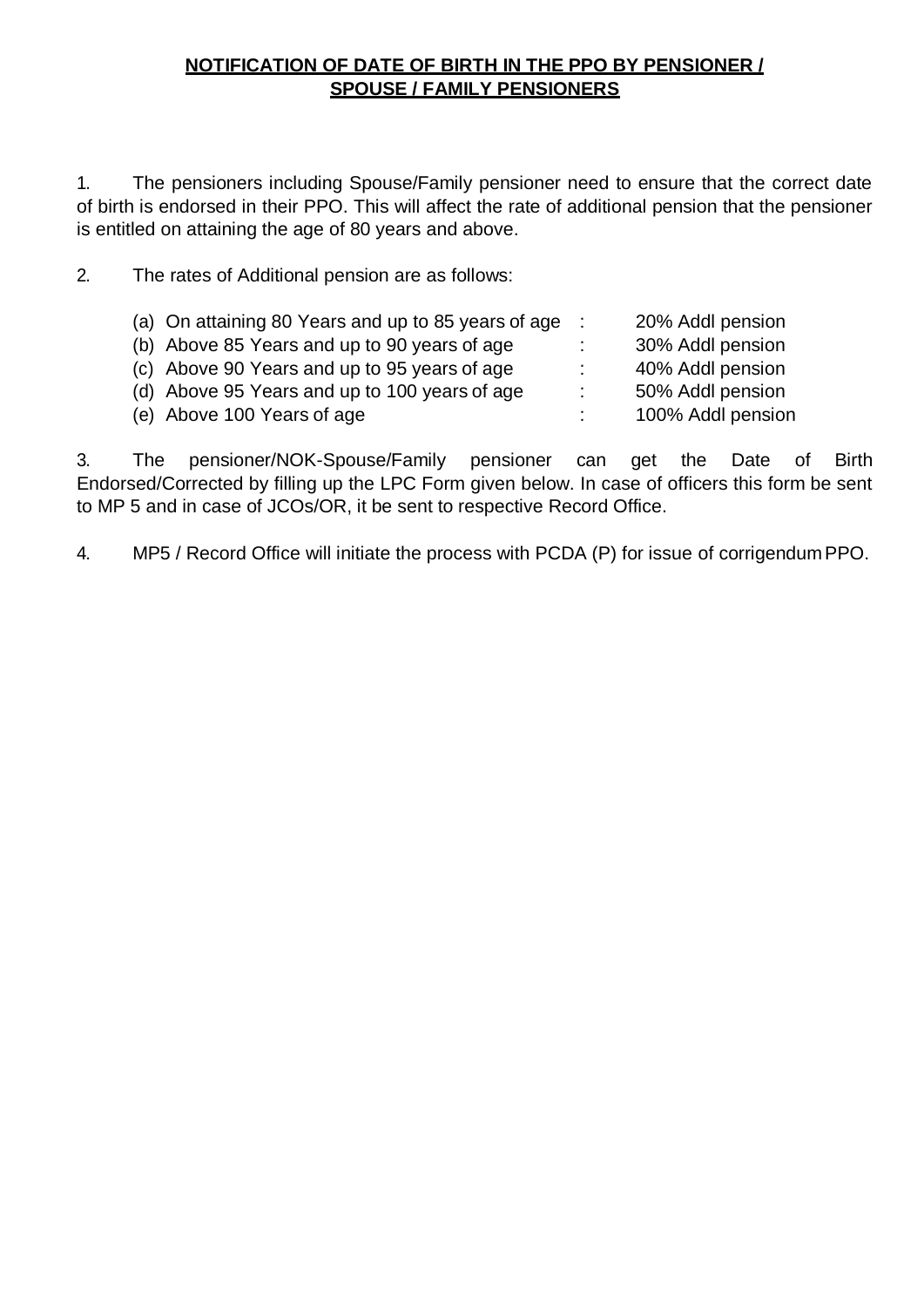| $PENSIONERS - JCO/OR$ | Spouse     Family Pensioner |
|-----------------------|-----------------------------|
| Telephone             |                             |
| Mobile No             |                             |
| To.                   |                             |

……………… ………………

(Concerned Record Office)

### **NOTIFICATION OF DATE OF BIRTH IN THE PPO FOR ADDITION PENSION ON ATTAINING 80 YEARS OF AGE AND ABOVE BY OFFICERS / SPOUSE / FAMILY PENSIONERS**

Dear Sir,

1. In order to record date of birth in PPO for additional pension in terms of Para 22 of GoI, MoD Revised Pension letter 17(45)/2008(1)/D(Pen/Policy) dated 11 Nov 2008. Data Sheet designed by PCDA(P) for issue of Corrigendum PPO is provided below :-

### (a) **Details of Ex-Serviceman**.

|     | (i)                          |                                                                                                |  |
|-----|------------------------------|------------------------------------------------------------------------------------------------|--|
|     | (ii)<br>(iii)                |                                                                                                |  |
|     | (iv)<br>(v)<br>(vi)<br>(vii) |                                                                                                |  |
| (b) | Spouse.                      |                                                                                                |  |
|     | (i)<br>(ii)<br>(iii)         |                                                                                                |  |
| (c) | Child) (Only if applicable). | <b>Family Pensioner</b> (Parent / Unmarried / Widowed / Divorced Daughter / Handicapped        |  |
|     | (i)<br>(ii)<br>(iii)         |                                                                                                |  |
| (d) |                              | <b>Bank details</b> (To be ascertained / verified by the Bankers)                              |  |
|     | (i)<br>(iv)<br>(v)<br>(vi)   |                                                                                                |  |
|     |                              | Necessary documents duly attested by Gazetted officer are attached (copy of any one PAN Card / |  |

Matriculation certificate / Passport / ECHS Card, Driving License as proof of birth of spouse / family pensioner alongwith copies of original and Corrigendum PPOs)

Your sincerely,

#### **Enclosures** :-

- 1. Proof of Birth.
- 2. Copies of Original and Corr PPOs.